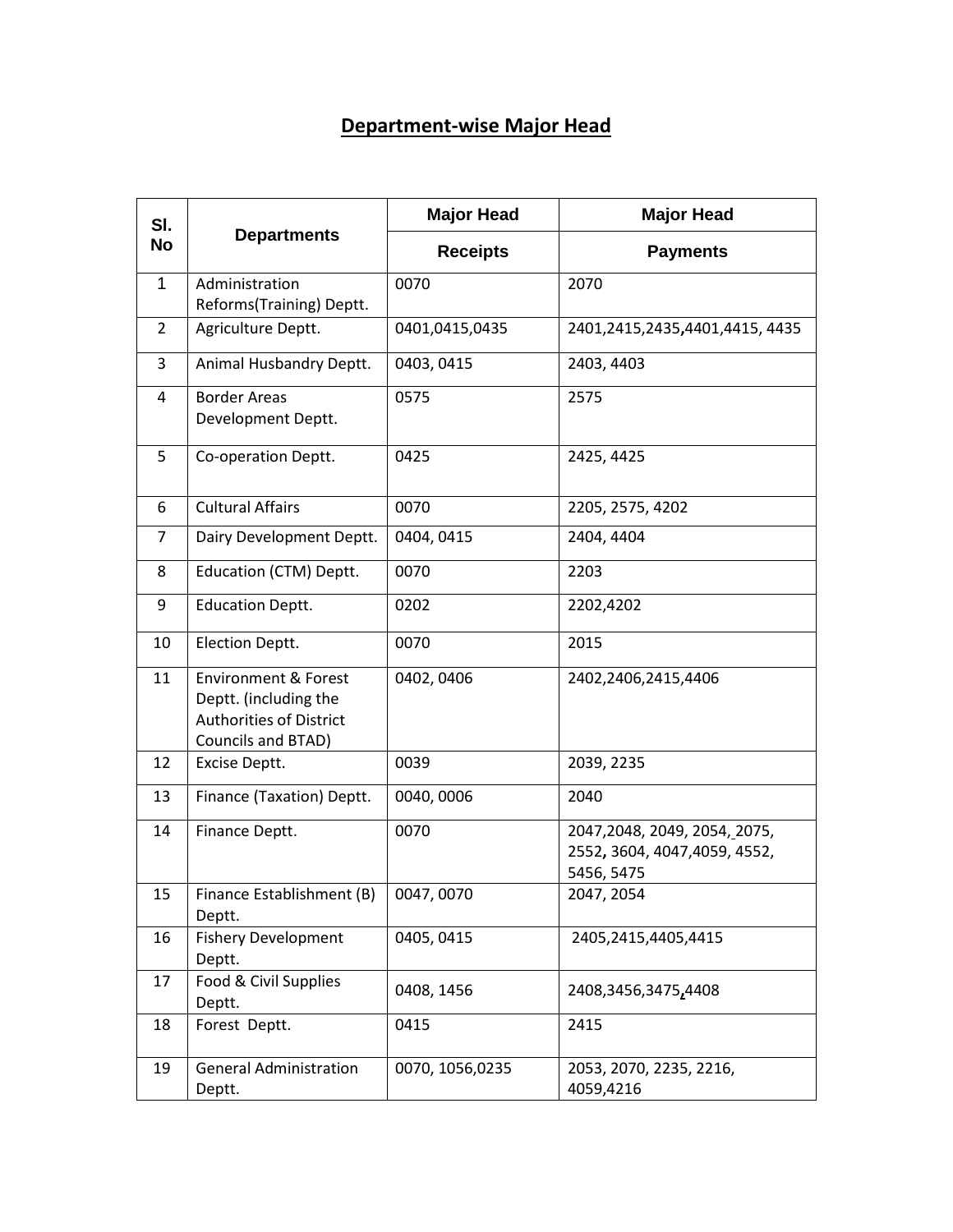| 20 | Governor's Secretariat<br>Deptt.                    | 0070                                                                                                                                                                                                                | 2012                                                                                                                                                                                                                                                                                                                                     |
|----|-----------------------------------------------------|---------------------------------------------------------------------------------------------------------------------------------------------------------------------------------------------------------------------|------------------------------------------------------------------------------------------------------------------------------------------------------------------------------------------------------------------------------------------------------------------------------------------------------------------------------------------|
| 21 | Handloom & Textiles<br>Deptt.                       | 0851                                                                                                                                                                                                                | 2851, 4851                                                                                                                                                                                                                                                                                                                               |
| 22 | Health & Family Welfare<br>Deptt.                   | 0210, 0211                                                                                                                                                                                                          | 2210, 2211, 4210, 4211                                                                                                                                                                                                                                                                                                                   |
| 23 | Hill Areas Deptt.<br>(including TA)                 | 0070, 0029, 0039, 0059,<br>0202, 0210, 0211, 0215,<br>0216, 0217, 0220, 0401,<br>0402, 0403, 0404, 0405,<br>0406, 0408, 0415, 0425,<br>0435, 0501, 0515, 0701,<br>0702, 0711, 0851, 0852,<br>1054, 1452, 1456, 1475 | 2029, 2039, 2059, 2202, 2204, 2205,<br>2210, 2211, 2215, 2216, 2217, 2220,<br>2225, 2235, 2236, 2401, 2402, 2403,<br>2404, 2405, 2406, 2408, 2415, 2425,<br>2435, 2501, 2515, 2701, 2702, 2711,<br>2851, 2852, 3054, 3452, 3454, 3456,<br>3475, 4059, 4208, 4210, 4211, 4215,<br>4216, 4225, 4701, 4702, 4705, 4711,<br>4851, 5052, 5452 |
| 24 | Home Deptt.                                         | 0055,0056,0070,<br>0220                                                                                                                                                                                             | 2055, 2056, 2070, 4055, 4059,<br>4070                                                                                                                                                                                                                                                                                                    |
| 25 | Horticulture Deptt                                  | 0401                                                                                                                                                                                                                | 2401                                                                                                                                                                                                                                                                                                                                     |
| 26 | <b>Industries &amp; Commerce</b><br>Deptt.          | 0852                                                                                                                                                                                                                | 2851, 2852, 4852, 4885                                                                                                                                                                                                                                                                                                                   |
| 27 | <b>Information &amp; Public</b><br>Relations Deptt. | 0220                                                                                                                                                                                                                | 2220, 4220                                                                                                                                                                                                                                                                                                                               |
| 28 | Information and<br>Technology Deptt.                | 0852                                                                                                                                                                                                                | 2852                                                                                                                                                                                                                                                                                                                                     |
| 29 | <b>Irrigation Deptt.</b>                            | 0701,0702,07050216                                                                                                                                                                                                  | 2701,2702,4552,4701,4702                                                                                                                                                                                                                                                                                                                 |
| 30 | Judicial Deptt.                                     | 0070                                                                                                                                                                                                                | 2014                                                                                                                                                                                                                                                                                                                                     |
| 31 | Labour & Employment<br>Deptt.                       | 0230                                                                                                                                                                                                                | 2210, 2230, 4250                                                                                                                                                                                                                                                                                                                         |
| 32 | Legislative Assembly<br>Secretariat Deptt.          | 0058,0059,0070                                                                                                                                                                                                      | 2011, 2058, 2059                                                                                                                                                                                                                                                                                                                         |
| 33 | Mines, Minerals & Power<br>Deptt.                   | 0801, 0853                                                                                                                                                                                                          | 2045, 2801, 2853, 4801, 4853                                                                                                                                                                                                                                                                                                             |
| 34 | Panchayat & Rural Dev.<br>Deptt.                    | 0501, 0515                                                                                                                                                                                                          | 2015, 2216, 2501, 2505, 2515, 4515                                                                                                                                                                                                                                                                                                       |
| 35 | Pension & Public<br>Grievances Deptt.               | 0071                                                                                                                                                                                                                | 2052, 2071                                                                                                                                                                                                                                                                                                                               |
| 36 | Personnel (B)Deptt.                                 | 0051                                                                                                                                                                                                                | 2051                                                                                                                                                                                                                                                                                                                                     |
| 37 | Planning and<br>Development Deptt.                  | 0070                                                                                                                                                                                                                | 3451, 3454                                                                                                                                                                                                                                                                                                                               |
| 38 | Political Deptt.                                    | 0070, 0575                                                                                                                                                                                                          | 2070, 2575                                                                                                                                                                                                                                                                                                                               |
| 39 | <b>Printing and Stationery</b><br>Deptt.            | 0058                                                                                                                                                                                                                | 2058,4058                                                                                                                                                                                                                                                                                                                                |